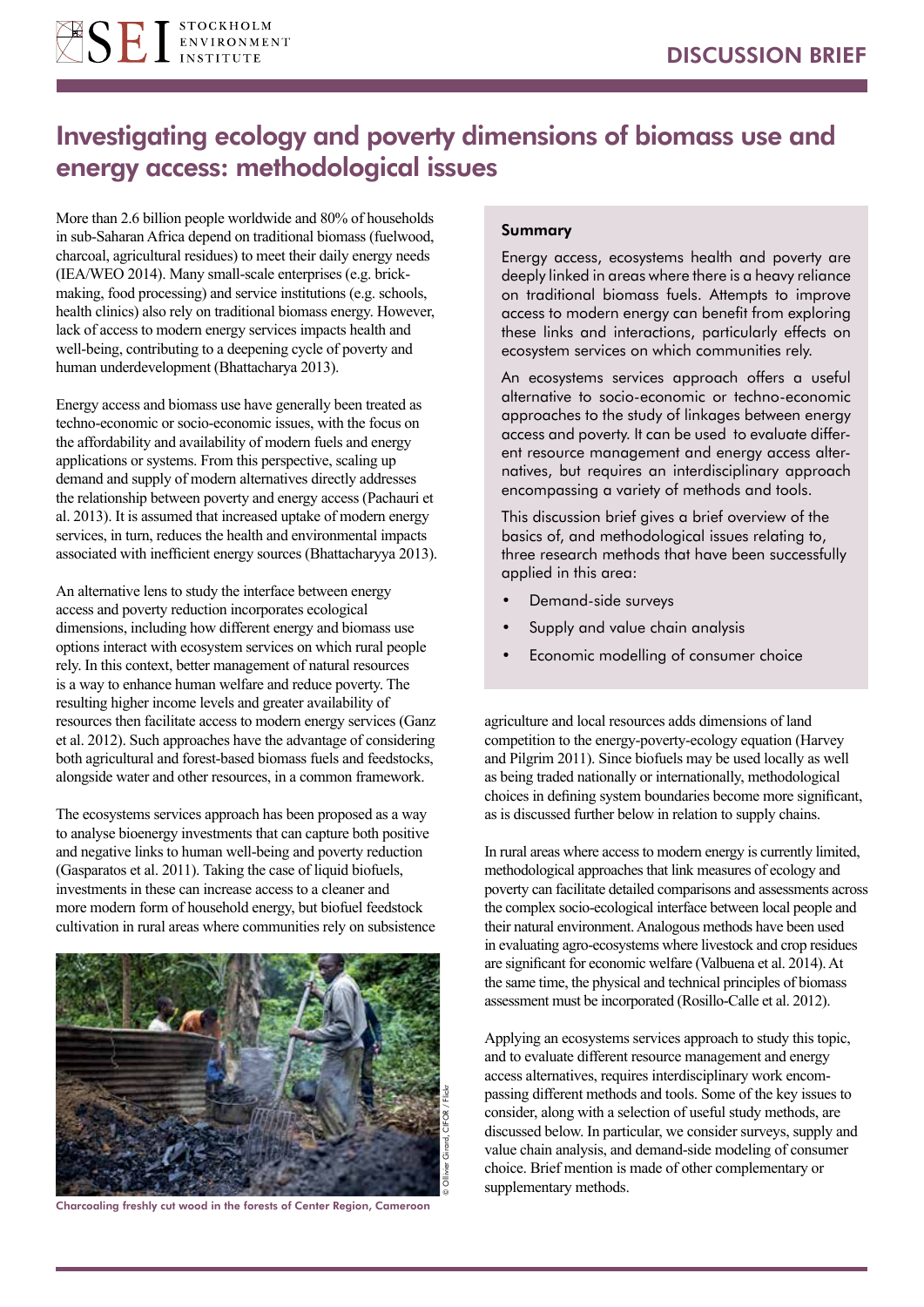The examples and approaches presented here emphasize fuelwood and wood-based charcoal, since these are the main traditional energy sources in sub-Saharan Africa. However, the same approaches can be applied to other fuels and systems. The case of ethanol for cooking is also included here so as to consider the role of liquid biofuels. Biogas is not included, since the requirements and conditions for its production and use are quite different.

## Some issues related to an ecosystem services approach

In poor rural areas, energy services constitute a direct spatial interface between ecosystem health and human welfare. This is primarily because the fuel is generally sourced from the local environment; however, production of charcoal for sale in urban and peri-urban areas may also represent a big cash income stream for the same rural communities. Furthermore, they may be dependent on subsistence farming, including slash-and-burn agriculture, which together with fuel use and production impacts biodiversity and contributes to greenhouse gas (GHG) emissions from land-use change (Palm et al. 2013). This in turn affects local ecosystem services, including by exacerbating biomass scarcity, deepening poverty and further reducing the prospects for improving energy access (Johnson and Jumbe 2013).

The impacts of fuelwood and charcoal use are challenging to monitor, since they tend to contribute primarily to land

degradation rather than deforestation, which is hard to measure through the remote sensing techniques that are used to track deforestation (Geist and Lambin 2002).

In order to identify the most suitable sets of strategies or interventions to improve energy access and reduce poverty, both direct and indirect drivers should be assessed. Furthermore, it is important to consider impacts at multiple levels; inefficient biomass fuel use has local, regional and global impacts. The contribution of charcoal production to GHG emissions and global climate change has been well characterized using lifecycle analysis (LCA) approaches (Kituyi 2004). Analysis of alternative modes of energy provision should therefore adopt a similar approach, placing special emphasis on the ecosystem services that are impacted through reliance on biomass energy, and changes that a switch to cleaner alternatives could bring about. In this respect it is important to consider the full range of ecosystem services, including provisioning, regulating, supporting and cultural services (Figure 1).

As an illustration, most of the direct local ecological impacts of the urban and peri-urban use of traded charcoal would be felt in the rural areas where the charcoal was produced, rather than the urban areas themselves. For example, if too much wood is extracted for charcoal production, then fuelwood supply for nearby communities (a *provisioning* ecosystem service) would be negatively affected. However, both groups could be affected by resulting longer-term changes in the *regulating* services



Figure 1: Conceptual framework of interactions between biodiversity, ecosystem services, human well-being, and drivers of change

Source: Based on Millennium Ecosystem Assessment (2005).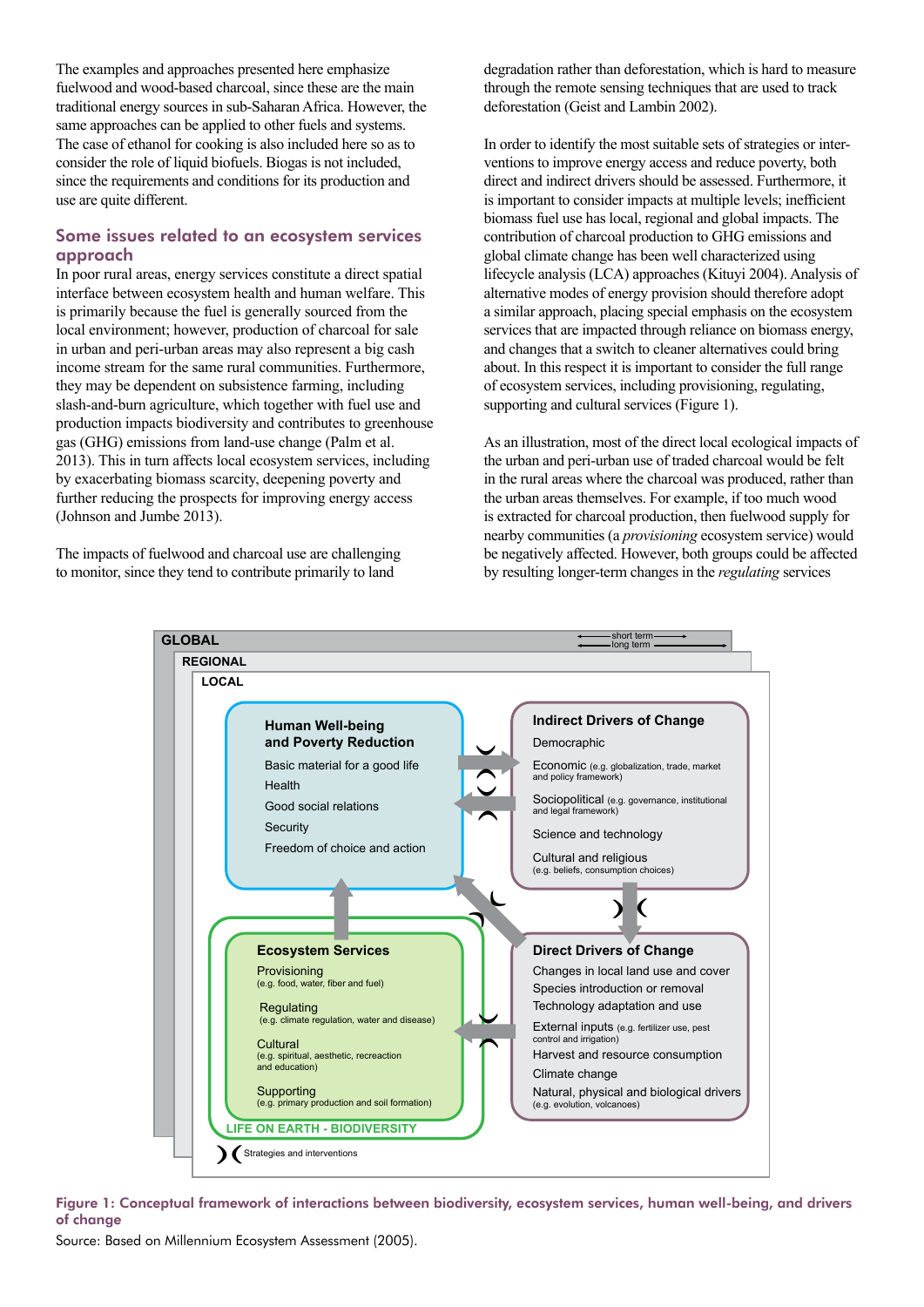

Figure 2: Comparison of hypothetical samples for different physical, socio-economic or demographic metrics relevant to a rural assessment of poverty and energy access, using an ecosystem services approach (value = % of respondents)

experienced on a regional scale (e.g. rainfall patterns) as well as global impacts from climate change.

The ecosystem services approach is differerent in important ways to energy-climate-development assessments, where specific targets or criteria are often evaluated. In particular, it allows for assessment of the interactions and dynamics across the physical-economic landscape (Gasparatos et al. 2011). Coupled socio-ecological systems can thereby be studied; i.e. resource managers and users are analysed within the local ecological context.

Applying the ecosystem services approach requires development of suitable measures and indicators to address the relationship between poverty and ecological impacts. For example, since informal economic activity normally dominates in rural areas of developing countries, income, wages and other monetary measures are not particularly useful in distinguishing different levels of poverty. Instead, the relationship between energy access and poverty needs to be coupled with an investigation of how different ecosystems services are managed, used and valued locally (Bailis et al. 2012). Surveys can then be designed to capture relevant data.

Because there is considerable heterogeneity in how resources are managed, even between areas with similar physical and socioeconomic characteristics, surveys should also capture detailed data on the use of biomass and other resources. They can then be used to determine the value that users place on ecosystem services under different physical and economic conditions.

Some examples of different metrics that could be useful in an ecosystem services assessment on energy access, biomass use and poverty are shown in Figure 2. The survey methods needed to gather such data are discussed further below.

## Demand-side surveys

Surveys are a useful way of gathering detailed data on the type, quantity, quality, management and end-uses of biomass (for energy and others) by households or enterprises. Among other

things, data gathered in such demand-side surveys can be used to assess not only current choices of stove and fuel but also what may be preferred and/or feasible in the future.

The type of survey and its design depend on the research questions or phenomena being studied, and on the time and resources available. Often multiple techniques are applied within the same study in order to gather complementary data types that can be analysed together.

The study design that informs the survey structure can be based on cross-sectional data, examining a set of variables for a chosen population at one point in time, and longitudinal data, gathered through repeated observations of the same variables over longer periods. A cross-sectional survey could, for example, be used to take a snapshot of energy-use patterns in a community and assess how they vary with socio-economic status/poverty levels. However, it would not show why those variations occur. A longitudinal survey, on the other hand, would be more appropriate to reveal causal relationships, as the data would allow comparison of trends in different variables as well as changes following external triggers (e.g. implementation of a new energy access policy).

Surveys often use questionnaires, structured interviews, or both, and can gather both quantitative and qualitative data. Additional methods that draw on a social context (e.g. focus group discussions or structured meetings) might be used in a supplementary or complementary fashion or as a step in survey design to help better define the scope.

*Household surveys* offer a relatively simple means of collecting a wide range of standardized information that can be statistically analysed and used to draw key inferences on a specific population group. They also have the advantage of being able to gather—using a single instrument—physical, social and economic information, including on attitudes, beliefs and past behaviour; this capability is especially relevant and effective for ecology/poverty approaches to energy access and biomass use.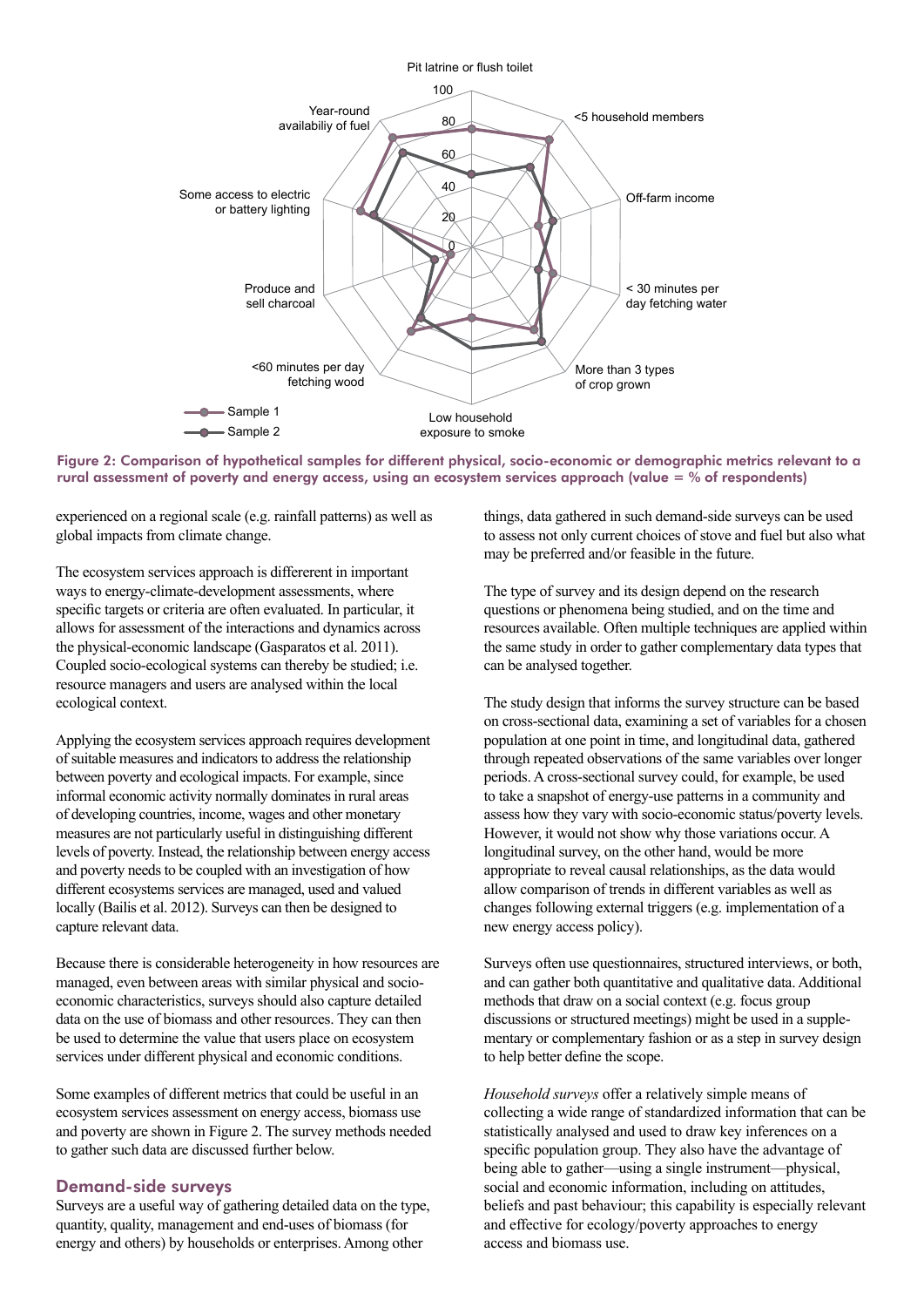

### Figure 3: Elements in the design and implementation of a household survey

Properly designing and implementing household surveys can be time-consuming, with many steps involved (see Figure 3). Other challenges and considerations include:

- Household surveys depend on respondents' motivation and ability to respond, and to do so truthfully and accurately.
- Structured surveys, particularly those with close-ended questions, may have low validity when researching cause and effect, as relevant variables may not have been identified and included.
- Even with careful sample design, respondents are to some extent self-selected, since responding should be voluntary as a

matter of principle (pressure to respond inevitably affects the validity of the responses).

- Various biases are introduced in interactions between interviewer and interviewee, and these can vary over time and with different interviewers.
- Achieving a statistically valid random sample may be difficult due to issues such as households with off-farm work opportunities being deserted when interviews are carried out, difficulties in accessing households far from main roads, and lack of a good database from which to draw a random sample. Finding households in areas without named streets can be nearly impossible.
- A large population is needed in order to detect differences in the population groups studied (especially in cross-sectional surveys).

The survey process must be rigorous to anticipate and account for, where feasible, these potential difficulties and biases.

Alongside more structured surveys, there are also more *participatory survey methods* such as participatory rural appraisal (PRA), community-based participatory research, and participatory geographical information systems (GIS) research. Such methods are not only useful for studying particular phenomena, but can also be a way to affect outcomes, induce learning, and build local capacity. Like focus group discussion, they can also be used prior to designing a questionnaire to ensure that the correct assumptions are being made, and the correct questions asked.

## Supply chain and value chain analysis

Analysing the supply side for biomass resources, and identifying potential interventions, requires knowledge of the *supply chain* and *value chain*. These chains can be short or long, with many stages and actors.

Figure 4 shows a generic supply chain for biomass energy. Between feedstock growth and end use there can be pre-and post-processing of the biomass (i.e. before or after conversion), along with transport and trade. Solid biomass is bulky and has a low energy density compared to fossil fuels, making logistics and transportation important in both economic and environmental terms. Logistics, transport and handling for liquid biofuels (bioethanol, vegetable oils) are easier in some respects but differ in terms of other processing requirements. The extent of biomass/energy loss along the supply chain should also be considered. The value chain is similar to the supply chain, but is concerned with the economic value added or lost at the different stages.

The charcoal supply and value chains are particularly interesting in sub-Saharan Africa, due to their great significance in economic and environmental terms. Wood-based charcoal is

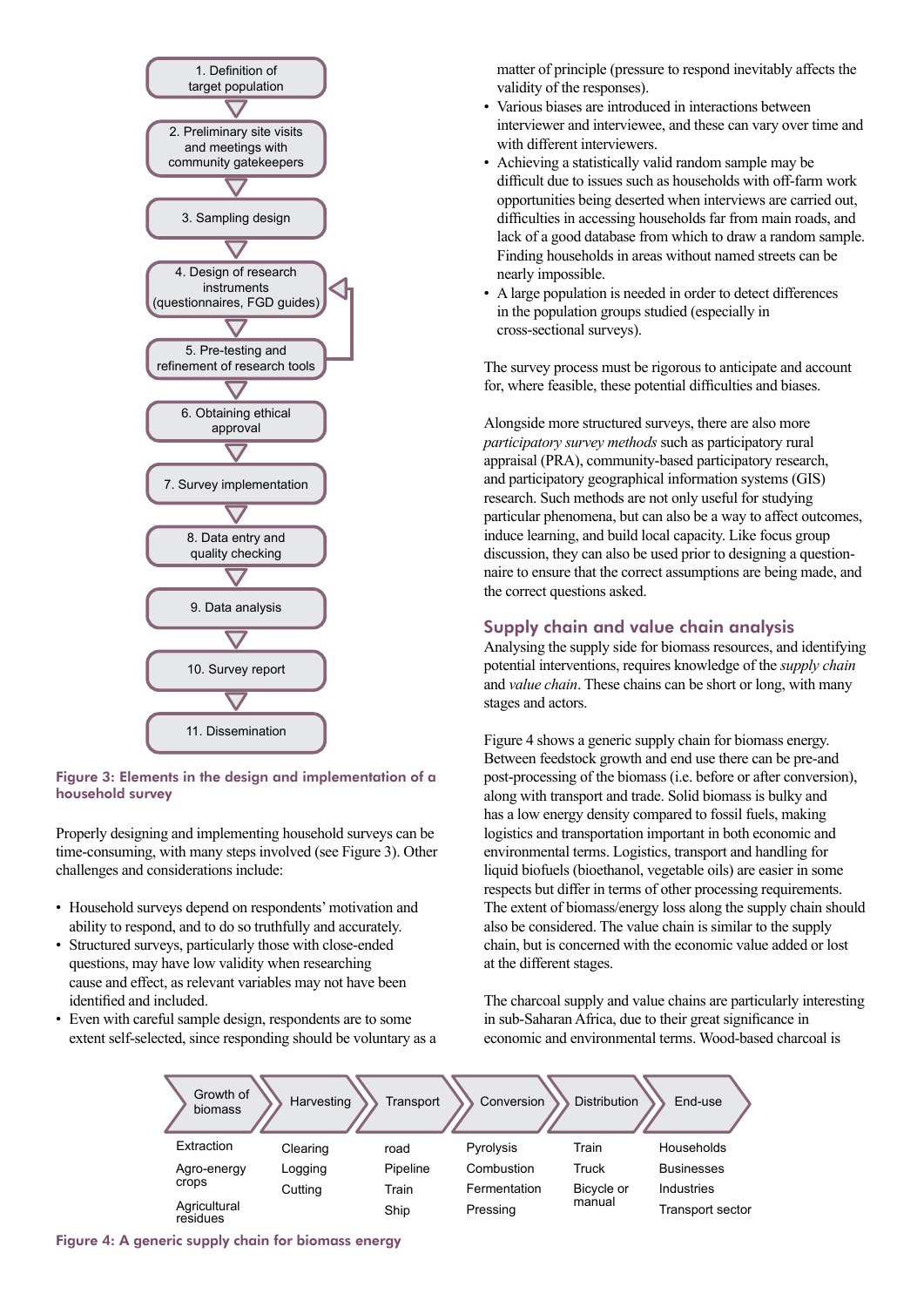produced mainly in earth kilns, a highly inefficient process in terms of energy loss. (Some pioneering efforts have been made to establish more efficient production of charcoal briquettes and industrial pyrolysis platforms.) The energy density of charcoal is nearly twice that of fuelwood; this, along with the availability of "free" raw material, are key reasons why it has become the major fuel for peri-urban and urban areas of sub-Saharan Africa.

The charcoal value chain is a significant source of livelihoods and a means of off-farm income in rural areas. Actors in the supply chain whose livelihoods are supported by charcoal include producers, transporters, wholesalers, retailers and eventually the final consumers that are normally located in urban or peri-urban areas. However, the charcoal sector is also responsible for local ecosystem damage, negative health impacts and greenhouse gas (GHG) emissions (Zulu and Richardson 2013), with their associated costs

Impacts and losses occur all along the charcoal supply chain but can be heavily concentrated in the harvesting and conversion stages (see Figure 5). From a biomass resource perspective, the critical issues lie in the conditions of growing and harvesting. Unsustainable harvesting for charcoal production leads to land degradation (it often includes felling live trees), damage to soils



Loading charcoal ready for transporation to urban markets

and/or loss of ecosystem productivity (Chidumayo and Gumbo 2013). A number of other characteristics of the charcoal sector make it problematic in ecological, social and economic terms:

- Charcoal is a commercial commodity, yet its production is illegal and/or unregulated in many countries (including most African countries).
- Enforcement of charcoal production bans is complicated by rampant corruption.



Figure 5: Indicative comparison of land-use impacts and value chains for charcoal, wood and ethanol for cooking Green arrows show energy flows; red arrows show financial flows. Arrow thickness is roughly proportional.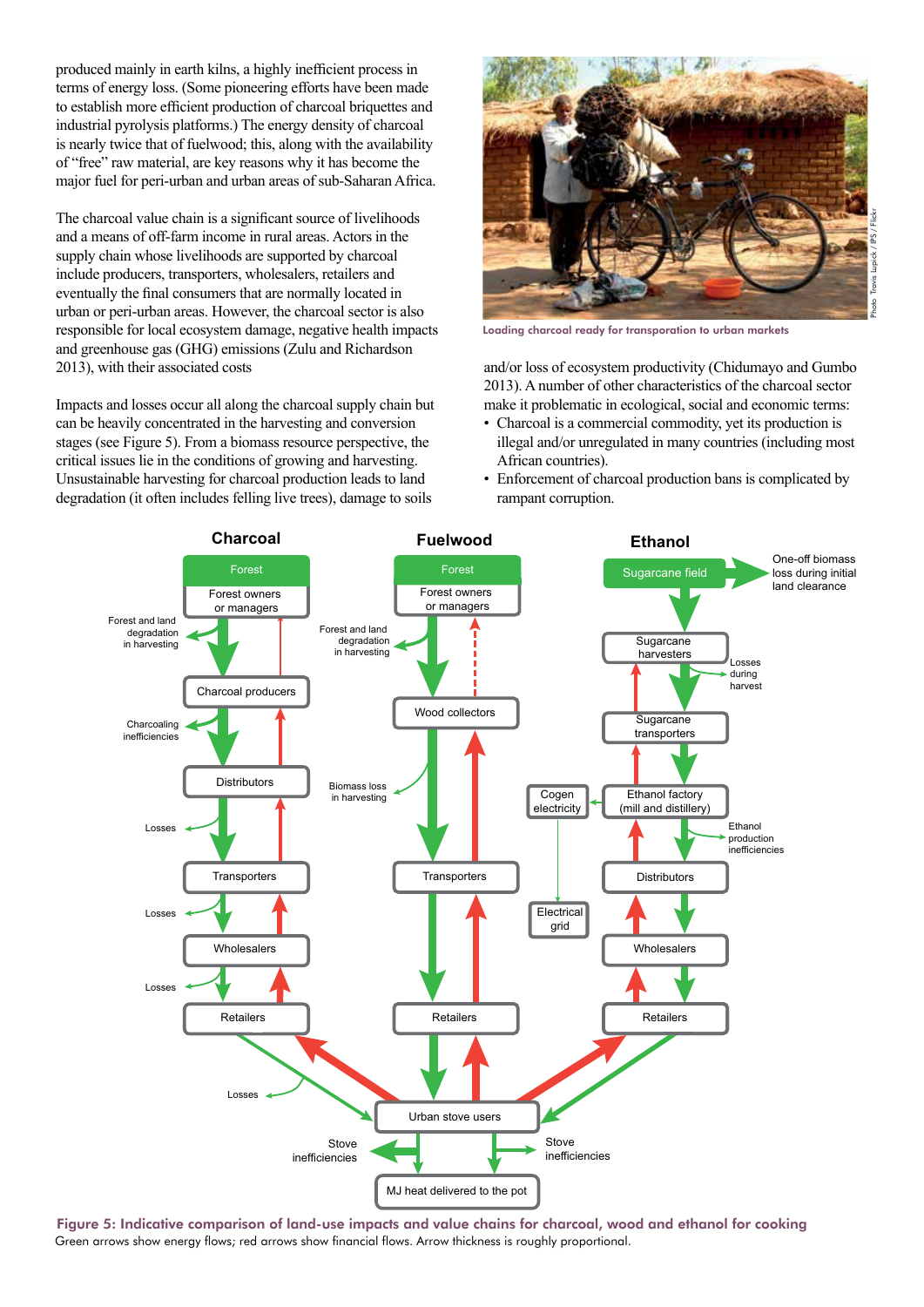- Conversion technologies are inefficient since there are few incentives to invest in higher-quality processes, especially since operations may have to be moved to avoid detection by authorities.
- Charcoal production is often perceived as a business for the poor that is "dirty" and unattractive.
- Access to raw material is considered free, even though its use may impose direct environmental and social costs in the nearby communities.
- The charcoal trade has an oligopolistic structure: instead of equitable revenue-sharing along the entire value chain, traders keep the bulk of the revenues (Shively et al. 2010).
- Actors in the charcoal trade are reluctant to formalize their operations, as this would be likely to result in direct losses through taxation (or fines) and reduced access to raw materials.
- Charcoal production is sometimes linked to agricultural expansion, which prevents tree regrowth.

An important step in supply and value chain analysis is to compare the returns at different points in the respective chains with the land-use impacts. Policies and interventions can then be aimed at aligning returns with lower impacts.

Figure 5 illustrates a way of visualizing supply and value chains, along with the distribution of losses and returns at the different stages. It shows a hypothetical chain linking rural charcoal production to urban or peri-urban markets and use for cooking. Fuelwood and bioethanol supply and value chains are also included for comparison. The green arrows indicate the scale of possible energy losses through the supply chains, relative to the energy on the initial forested land. The red arrows show possible distribution of revenues along the value chains. Note that these are indicative only, and not based on empirical data.

Improvements in the sustainability of charcoal supply chains require more transparency and accountability in terms of the roles, activities, effectiveness, and inter-relations among the different stakeholders. Gaps in policies and regulations must be addressed at key steps in the supply chain. Both informal and formal institutions must be considered, particularly at the stage of extraction, where issues of land tenure and access to resources must be resolved. Studies have suggested that the informal, illicit nature of charcoal production also contributes to the inequalities observed in the value chain (Zulu and Richardson 2013). Formalization of the charcoal trade can offer sustainability benefits, particularly where governance responsibility can be devolved to local levels, encompassing monitoring mechanisms and tax incentives (Schure et al. 2013).

## Economic modeling of consumer choice

The uptake of different fuels or technologies depends on consumer demand. Various methods, including qualitative surveys, can be used to gather data on consumer demand for modern energy. Application of models can help in transforming the information in ways that can be statistically analysed and used to predict consumers' behaviour. These findings can be useful in understanding the demand side of the market better and thus to inform stove design and selection as well as policy design and marketing.

One approach for economic modelling is *discrete choice analysis* (McFadden 1981), which has been applied in a study



Ethanol cookstoves (such as the CleanCook, shown here being used in Guatemala) are a cleaner-burning but often more expensive alternative to charcoal and wood stoves.

of cookstove choices in Ethiopia, Tanzania and Mozambique (Takama et al. 2011). Applying a discrete choice model represents a major step forward in understanding consumer preferences as it permits analysis of trade-offs between specific possible attributes of a product, particularly between monetized and non-monetized attributes. The theoretical model is based on random utility theory, and uses statistical tools and experimental survey techniques to estimate the relationship between attributes of different alternatives, which are modelled as discrete choices rather than being based on continuous levels of demand. Application of the approach and the model are discussed further below.

#### **Selection of attributes and alternatives**

To understand consumers' current and likely future choices regarding stoves (and associated fuels), there are several reasons to look not at the stoves per se but at its different functions or economic and non-economic attributes (such as price or smokiness); how consumers are willing to trade off between them; and how this affects their overall assessment of the value of purchasing a particular stove and thus their ultimate choice.

If price were the only attribute considered in a choice between a firewood stove and a more expensive ethanol stove, we would naturally expect the consumer to choose the firewood stove. However, if the analysis also took into account smoke level, for example, the final choice would involve a trade-off between price and smokiness, and some consumers might be willing to pay more for a cleanerburning ethanol stove. This is because consumers have different beliefs and attitudes about these stoves and their attributes, translating in economic terms to "utility".

The researcher must identify and refine the relevant alternatives and attributes, and then determine the ranges to be tested. Having done this, the researcher can design a survey to explore users' preferences.

#### **Preference surveys, with a choice experiment**

Surveys on consumer preferences can take two main forms: revealed preference (RP) surveys and stated preference (SP) surveys. In a revealed preference survey, the researcher studies the choices that users have already made (which directly "reveal" their preferences). In contrast, in an SP survey the researcher asks potential consumers to choose between hypothetical alternatives with stated attributes. The researcher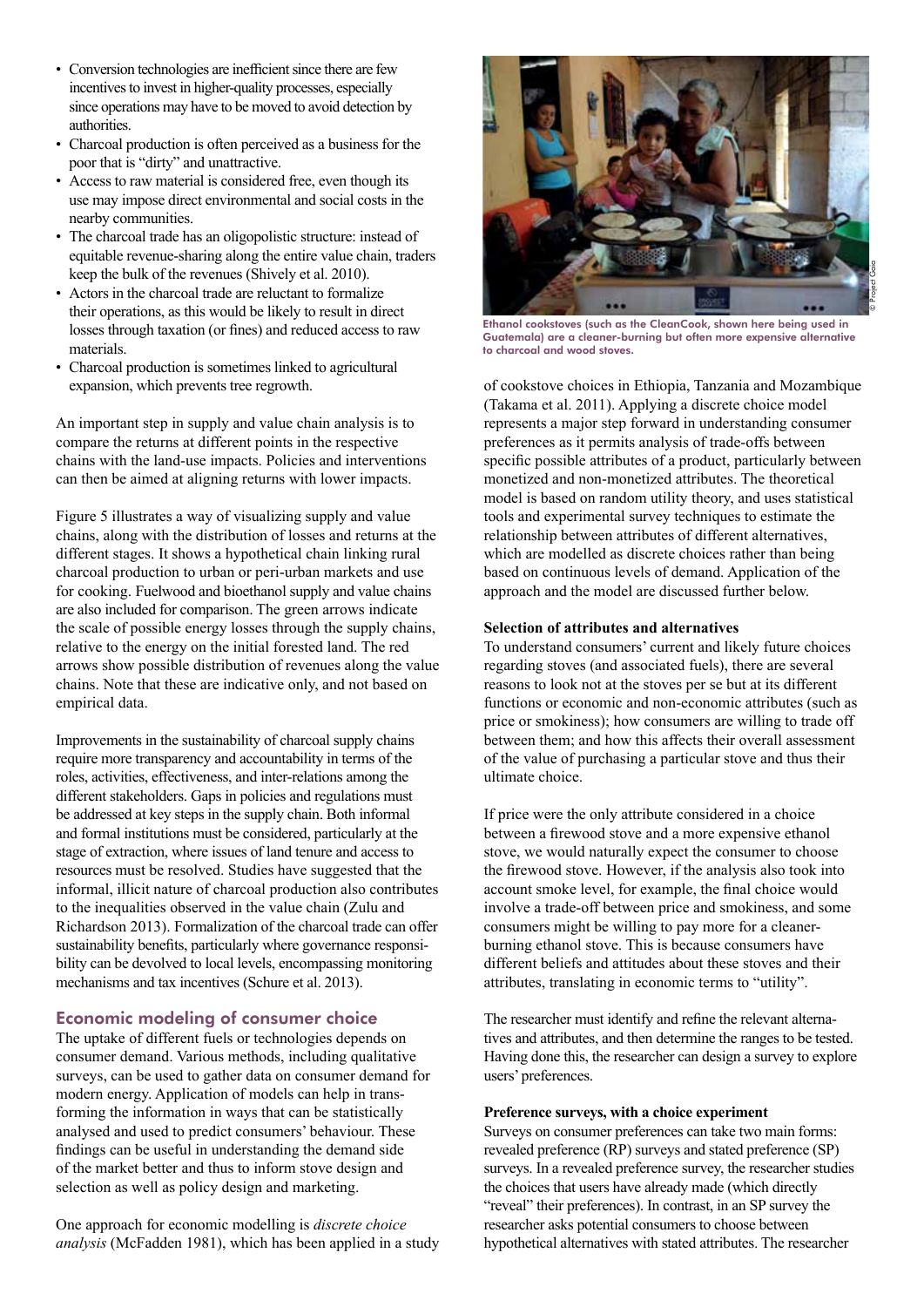

#### Figure 6: Hypothetical indifference curves for choice of cooking stove based on price and smokiness

asks multiple questions on different combinations of attributes at given levels (e.g. a smoky and unsafe stove that costs less or a safe and smokeless stove that is expensive).

SP is often used for discrete choice analysis as it is more efficient (in terms of research effort) than a conventional RP survey, which only yields one observation from each consumer. Moreover, RP gives a limited variety of data due to technological constraints and competition between similar products. For example, a stove producer cannot offer stoves that are much more expensive than similar products due to market competition. For the same reason, a consumer will not find a good quality (e.g. low smoke level) stove at a cheaper price. In contrast, using an SP survey, the researcher is free to choose any combination of attributes that could be used as the basis of future stove design (Takama et al. 2012). It then becomes the responsibility of the model designer to choose alternatives that are considered technically feasible in general terms.

#### **Choice analysis**

"Indifference curves" in economic theory describe the choices about which a consumer is "indifferent" in the sense that he or she expects to receive the same satisfaction or utility from either alternative. These can be calculated based on preference survey data. Figure 6 shows indifference curves for three hypothetical consumers  $(I_1, I_2, I_3)$  related to different trade-offs between price and smokiness. Points X and Y show two different price and smokiness combinations from which consumer  $I_2$  receives the same satisfaction or utility. In this case, point X represents an option with lower smoke but higher price, compared to point Y. The trade-off between attributes forms the theoretical basis for the demand assessment.

Discrete choice analysis mathematically translates the utility values revealed in the survey into a probability value for consumers choosing specific alternatives – and thus their expected market shares – which is expressed through the logit model. A basic logit formulation for the case of three alternatives  $(A, B, C)$  is as follows:

$$
P(A) = \frac{\exp(U^A)}{\exp(U^A) + \exp(U^B) + \exp(U^C)}
$$

where  $U^x$  is the consumer utility for option *x* and  $P(A)$  is the probability of choosing alternative *A*, which is equivalent to its expected market share. A fundamental assumption in practical terms is that if purchasing an ethanol stove brings higher utility than a firewood stove, i.e. *U*(ethanol) – *U*(firewood) > 0, a consumer will purchase the ethanol stove.

It should also be noted that the theoretical constructs and methods discussed here are general and could be applied to any problem in which a collection of attributes can be used to describe alternatives. It could be applied, for example, to certain choices in the charcoal supply chain discussed previously, such as attributes for resources and conversion technologies. However, in other fields, application of this approach to final consumer demand is more common and relevant and thus we have focused on the fuel and stove choice example here.

#### Concluding comments

In facilitating integration of biomass resource assessment alongside physical and economic variables, the ecology/poverty approach is particularly useful for studying energy access and biomass use among the rural poor, who are so reliant on natural resources. This review provides only a brief introduction to some of the key issues regarding assessment of the ecology/ poverty dimensions of energy access and biomass resource use, and the analytical methods that can be employed.

A few points can be noted with respect to these methods and their application. First, survey methods and tools such as questionnaires are important for analysing energy access in relation to ecosystem health and poverty reduction; their design and implementation, however, require considerable time and effort, and complementary methods are needed to capture the local context and reduce bias. Second, value chain analysis combined with analysis of the impacts along the physical supply chain can provide a useful basis for designing policies and institutions to improve sustainability in production and use of different biomass fuels, particularly charcoal. Finally, using survey data and economic demand models makes it possible to compare existing and future options in a highly structured manner, but requires careful specification before the survey process is initiated.

## Further reading

- Bailis, R., Chatellier, J., and Ghilardi, A. (2012). Ecological sustainability of woodfuel as an energy source in rural communities. In *Integrating Ecology and Poverty Reduction: Ecological Dimensions*. J. C. Ingram, F. DeClerck and C. Rumbaitis del Rio (eds). Springer, New York. USA. DOI:10.1007/978-1- 4419-0633-5\_18.
- Ben-Akiva, M. and Bierlaire, M. (1999). Discrete choice methods and their applications to short term travel decisions. In *Handbook of Transportation Science*. R. Hall (ed.). Springer, New York.
- Ben-Akiva, M. and Lerman, S. R. (1985). *Discrete Choice Analysis: Theory and Application to Travel Demand*. MIT Press, Cambridge, MA.
- Bhattacharyya, S. C. (2013). Energy poverty: access, health and welfare. In *International Handbook of Energy Security*. H. Dyer and M. J. Trombetta (eds). Edward Elgar, Cheltenham, UK.
- Chidumayo, E. N. and Gumbo, D. J. (2013). The environmental impacts of charcoal production in tropical ecosystems of the world: a synthesis. E*nergy for Sustainable Development* 17(2). 86-94. DOI: 10.1016/j.esd.2012.07.004.
- Dale, V. H., Kline, K. L., Kaffka, S. R., and Langeveld, J. H. (2013). A landscape perspective on sustainability of agricultural systems. *Landscape Ecology* 28(6). 1111-1123. DOI: 10.1007/s10980- 012-9814-4.